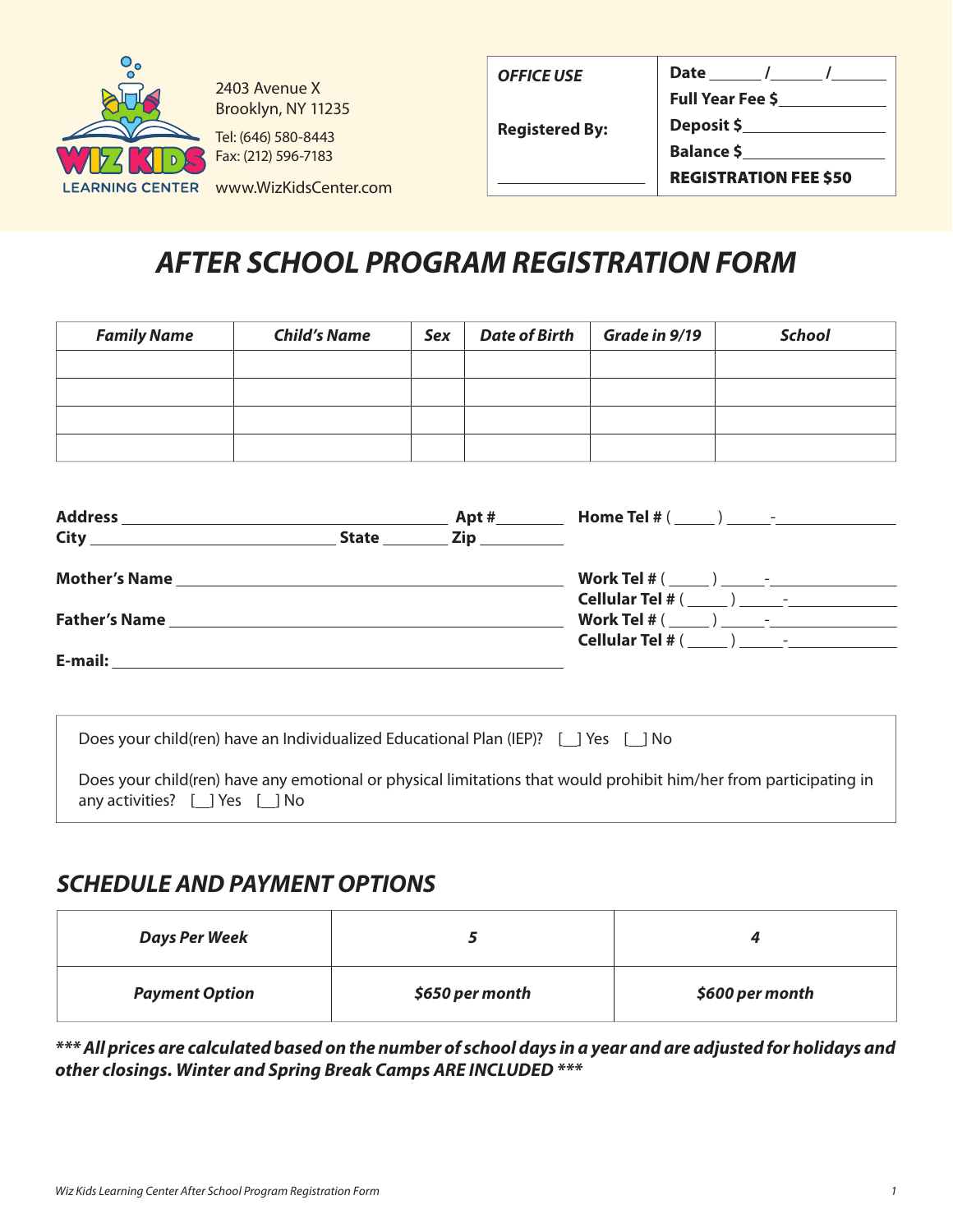## *BUS TRANSPORTATION*

Bus transportation from school to our After School Program is included in your tuition.

If your child/children are being met and picked up at Wiz Kids Center, please indicate *ALL* persons authorized to do so.

#### *NO CHILDREN WILL BE RELEASED TO ANYONE NOT APPEARING ON THIS LIST WITHOUT PRIOR NOTIFICATION TO THE WIZ KIDS LEARNING CENTER OFFICE!*

| <b>Name</b> | Relationship | <b>Phone Number</b> |
|-------------|--------------|---------------------|
|             |              |                     |
|             |              |                     |
|             |              |                     |
|             |              |                     |

### *EMERGENCY INFORMATION*

Does your child have any physical or emotional limitations that would prohibit him/her from participating in any after school activities? If *YES*, please explain:

Is your child currently taking any medications? If *YES*, please indicate type of medication, the reason for the medication and how it is taken:

In the event of an emergency, please indicate the person(s) whom you would like contact:

| <b>Name</b> | Relationship | <b>Phone Number</b> |
|-------------|--------------|---------------------|
|             |              |                     |
|             |              |                     |
|             |              |                     |
|             |              |                     |

#### *PAYMENT*

L

Full Tuition for the school-year is \$6,500.00 for the 5 days a week (see page 1 for more options) program which is payable upfront or monthly payments of \$650.00. Please refer to the fee section for alternate program options. If any discount is extended on the basis of upfront payment of Full Tuition, such discount will not apply and will be waived in the event that you or your child choose early termination of your child(ren)'s attendance in the After School Program.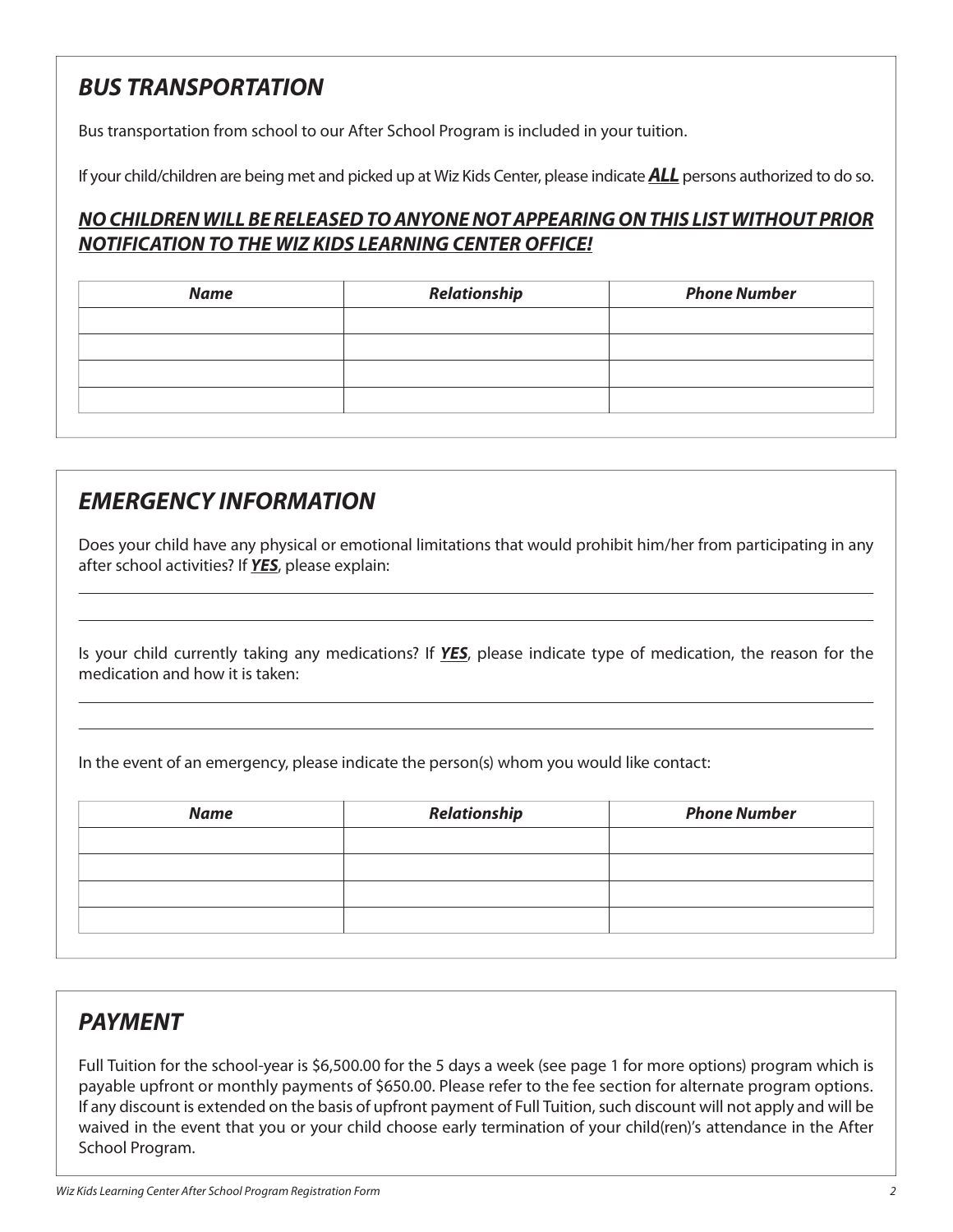### *AGREEMENT*

Carefully read the following agreement and sign at the bottom. No unsigned applications will be accepted. I understand that a non-refundable deposit equal to one month's fee is required upon registration. I also understand that the payment for September 2019 is due prior to the first day of the After School Program. Failure to pay monthly fees by the first of the month may result in your child being terminated from the After School Program. I understand that if at any time during the academic year I decide to withdraw my child from the After School Program, I am subject to the loss of my non-refundable deposit. I understand that, if any discount is extended on the basis of upfront payment of Full Tuition, such discount will not apply and will be waived in the event that you or your child choose early termination of your child's (children's) attendance in the After School Program. The Wiz Kids Learning Center After School Program reserves the right, after due notification to the parent of guardian, to expel any participant from the program if he/she fails to comply with the rules and regulations of the program. Refunds, if any, will be at the sole discretion of Wiz Kids Learning Center. I agree to allow my child to participate in all programs, which are part of the After School Program. I further allow the use of any photographs of my children to be used in future publicity materials.

Signature of Parent or Guardian:

## *WATER PLAY PERMISSION*

Wiz Kids Learning Center has many activities involving water throughout the year.

Upon signing this form you agree to permit your child,

to participate in water activities.

- [ ] l approve
- [ ] I do not approve

Parent/Guardian Signature:  $\overline{\phantom{a}}$  /  $\overline{\phantom{a}}$  /  $\overline{\phantom{a}}$  /  $\overline{\phantom{a}}$  /  $\overline{\phantom{a}}$  /  $\overline{\phantom{a}}$  /  $\overline{\phantom{a}}$  /  $\overline{\phantom{a}}$  /  $\overline{\phantom{a}}$  /  $\overline{\phantom{a}}$  /  $\overline{\phantom{a}}$  /  $\overline{\phantom{a}}$  /  $\overline{\phantom{a}}$  /  $\overline{\phantom{a}}$  /

*WAIVER*

I hereby give my permission for my child to participate in all programs, swimming activities and trips. I understand and fully recognize that risks are involved, and I hereby release the Wiz Kids Learning Center or any of its sponsors, benefactors, or employees from any liability arising out of any injury to my child in the event of a medical emergency or surgical emergency. I do hereby give authority to the after school program and staff to obtain necessary emergency medical treatment for my child with the understanding that the family will be notified as soon as possible. I grant permission to the physician designated by the Wiz Kids Learning Center to hospitalize, secure proper treatment for, and order injections, anesthesia or surgery for my child. Furthermore, I understand that payment for medical services is solely the family's responsibility. I hereby give permission to the Wiz Kids Learning Center to take photographs of me and/or my child to be shown in a video, brochure, advertisement, or internet display for purposes of promoting interest in the Wiz Kids Learning Center. I release the Wiz Kids Learning Center from any claims resulting from the pictures take on, before, or after the date of this communication. I do hereby give permission for my child to participate in all camp activities, including off-ground activities. I authorize the Wiz Kids Learning Center to act as a parent surrogate on my behalf. I realize that itineraries and/or programs are subject to change prior to, and during, the school year. I have read the terms of enrollment and agree to abide by them.